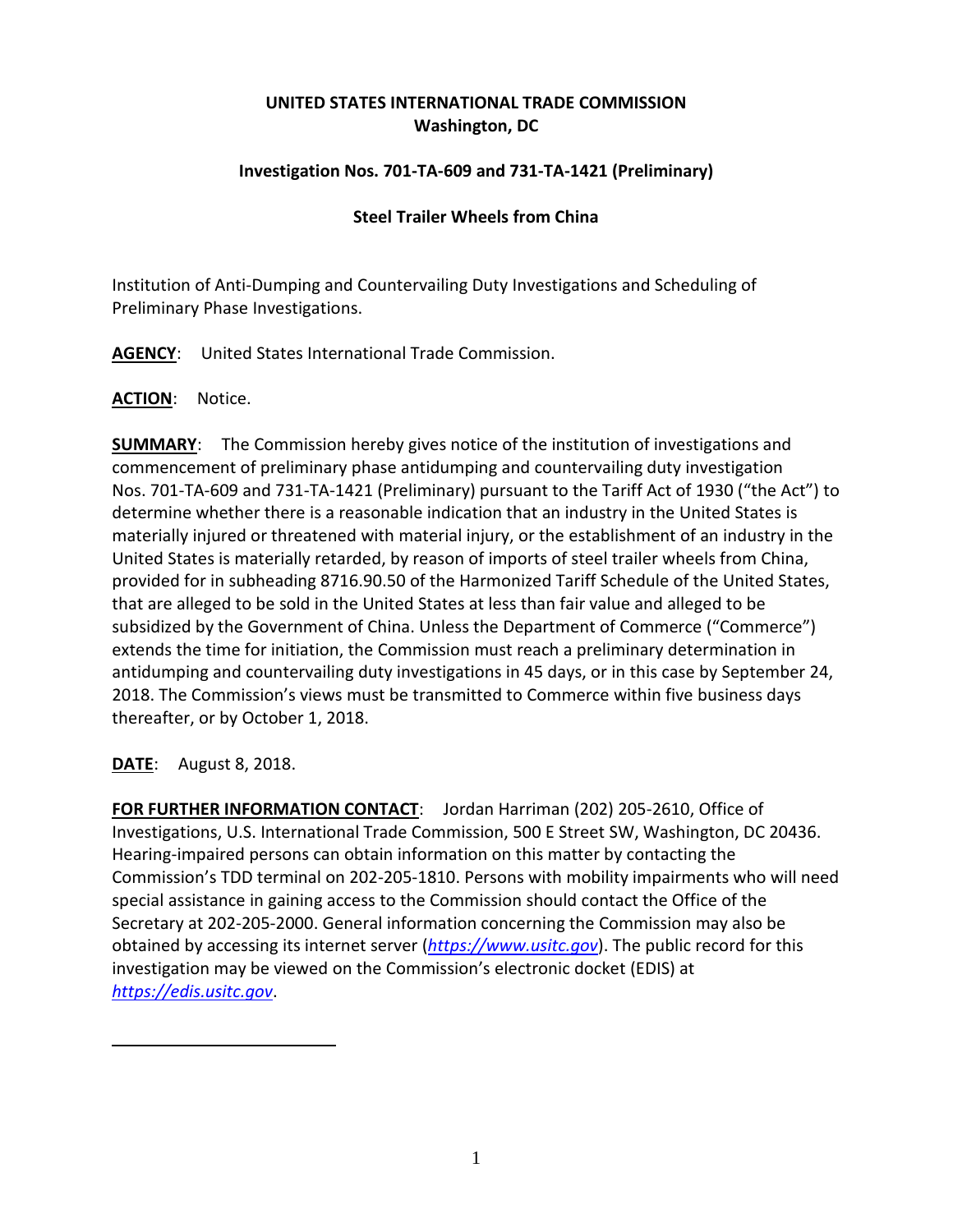#### **SUPPLEMENTARY INFORMATION**:

**Background**.--These investigations are being instituted, pursuant to sections 703(a) and 733(a) of the Tariff Act of 1930 (19 U.S.C. 1671b(a) and 1673b(a)), in response to a petition filed on August 8, 2018, by Dexstar Wheel, Elkhart, Indiana.

For further information concerning the conduct of these investigations and rules of general application, consult the Commission's Rules of Practice and Procedure, part 201, subparts A and B (19 CFR part 201), and part 207, subparts A and B (19 CFR part 207).

**Participation in the investigations and public service list**.--Persons (other than petitioners) wishing to participate in the investigations as parties must file an entry of appearance with the Secretary to the Commission, as provided in sections 201.11 and 207.10 of the Commission's rules, not later than seven days after publication of this notice in the *Federal Register*. Industrial users and (if the merchandise under investigation is sold at the retail level) representative consumer organizations have the right to appear as parties in Commission antidumping duty and countervailing duty investigations. The Secretary will prepare a public service list containing the names and addresses of all persons, or their representatives, who are parties to these investigations upon the expiration of the period for filing entries of appearance.

**Limited disclosure of business proprietary information (BPI) under an administrative protective order (APO) and BPI service list**.--Pursuant to section 207.7(a) of the Commission's rules, the Secretary will make BPI gathered in these investigations available to authorized applicants representing interested parties (as defined in 19 U.S.C. 1677(9)) who are parties to the investigations under the APO issued in the investigations, provided that the application is made not later than seven days after the publication of this notice in the *Federal Register*. A separate service list will be maintained by the Secretary for those parties authorized to receive BPI under the APO.

**Conference**.--The Commission's Director of Investigations has scheduled a conference in connection with these investigations for 9:30 a.m. on Wednesday, August 29, 2018, at the U.S. International Trade Commission Building, 500 E Street SW, Washington, DC. Requests to appear at the conference should be emailed to [preliminaryconferences@usitc.gov](mailto:preliminaryconferences@usitc.gov) (DO NOT FILE ON EDIS) on or before August 27, 2018. Parties in support of the imposition of countervailing and antidumping duties in these investigations and parties in opposition to the imposition of such duties will each be collectively allocated one hour within which to make an oral presentation at the conference. A nonparty who has testimony that may aid the Commission's deliberations may request permission to present a short statement at the conference.

**Written submissions**.--As provided in sections 201.8 and 207.15 of the Commission's rules, any person may submit to the Commission on or before September 4, 2018, a written brief containing information and arguments pertinent to the subject matter of the investigations. Parties may file written testimony in connection with their presentation at the